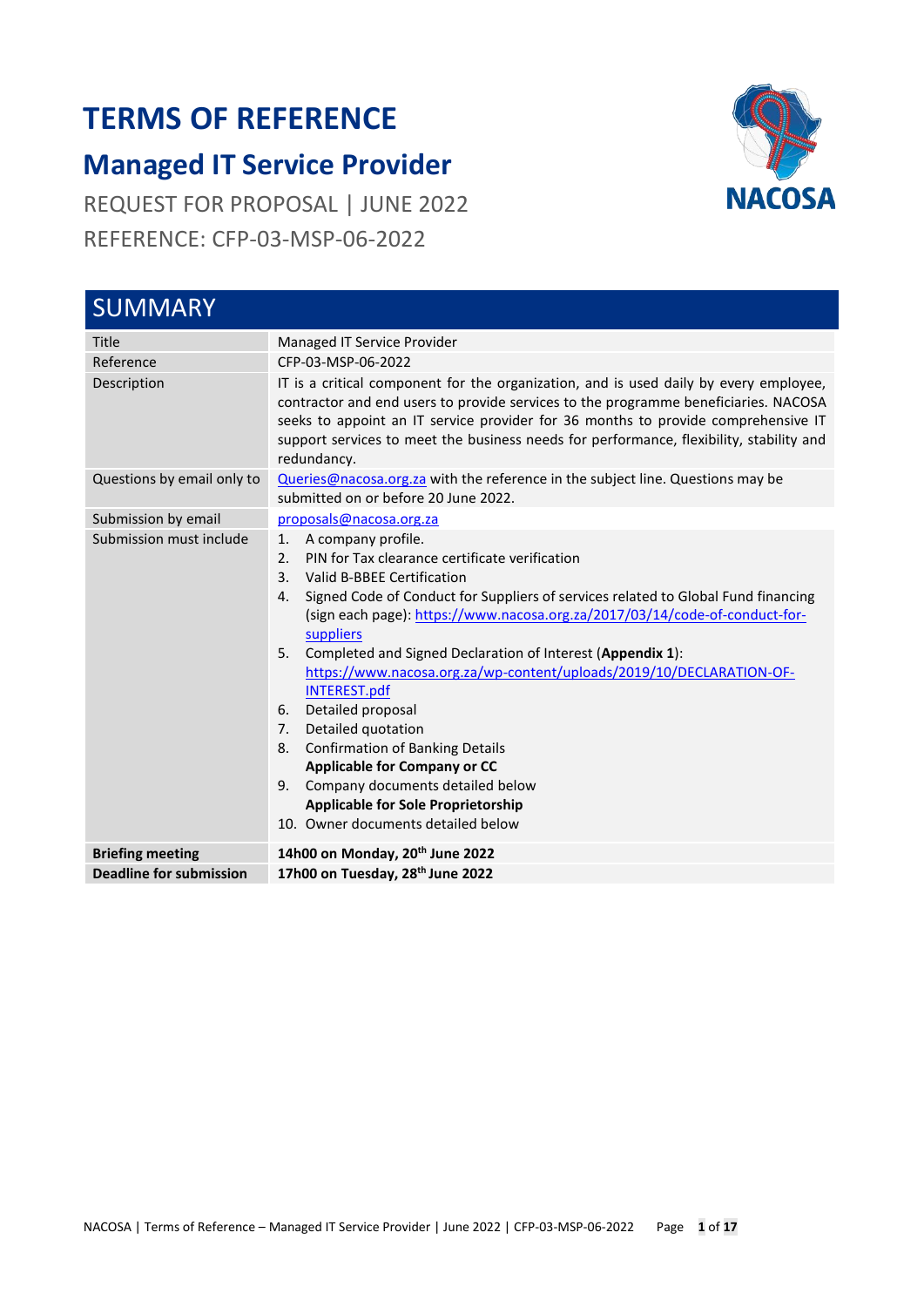# Contents

| $\mathbf{1}$ . |     |  |
|----------------|-----|--|
| 2.             |     |  |
|                | 2.1 |  |
| 3.             |     |  |
|                | 3.1 |  |
|                | 3.2 |  |
|                | 3.3 |  |
|                | 3.4 |  |
|                | 3.5 |  |
| 4.             |     |  |
|                | 4.1 |  |
| 5 <sub>1</sub> |     |  |
|                | 5.1 |  |
|                | 5.2 |  |
|                | 5.3 |  |
| 6.             |     |  |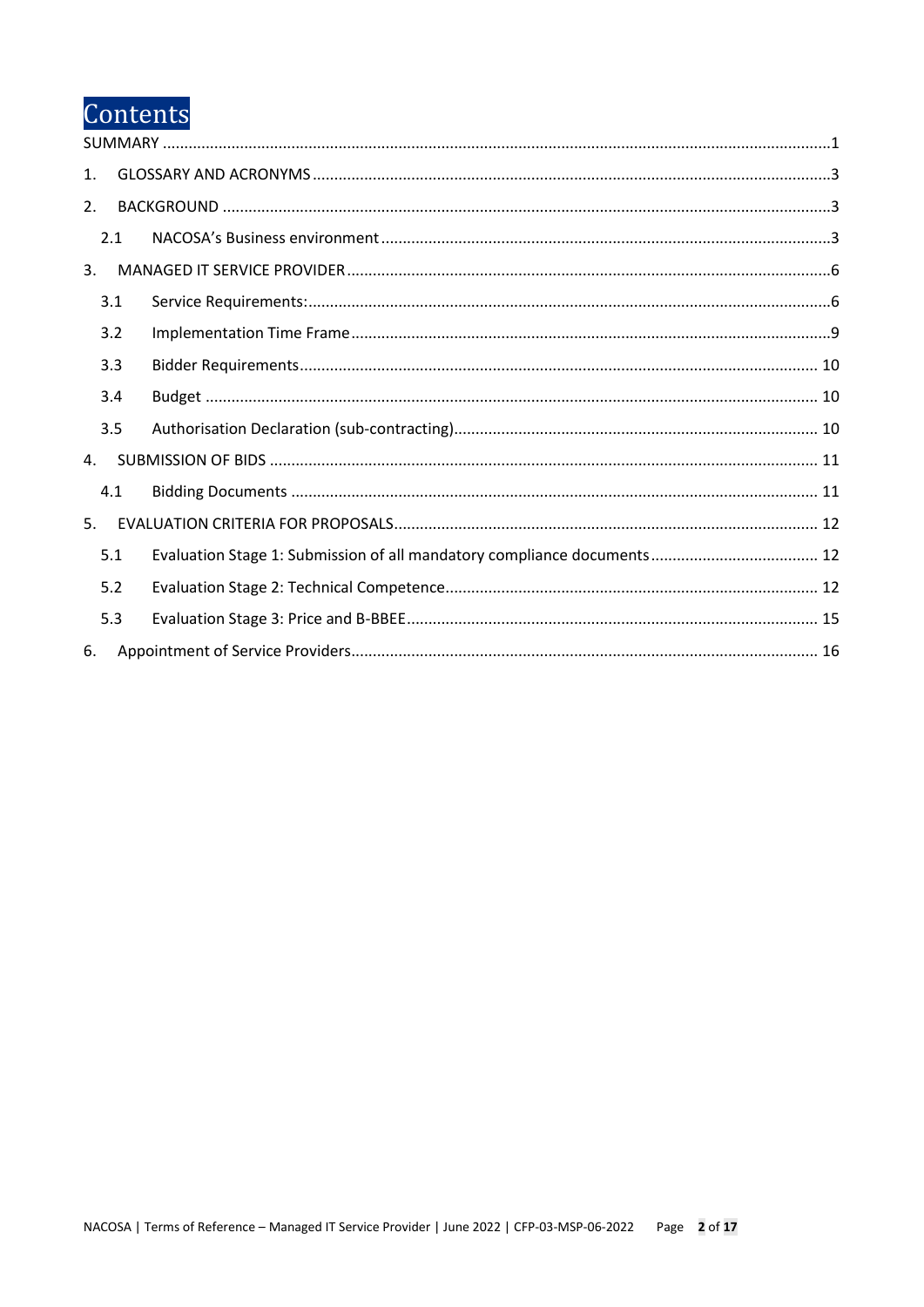## <span id="page-2-0"></span>1. GLOSSARY AND ACRONYMS

| <b>Term</b>                  | <b>Definition</b>                                                              |
|------------------------------|--------------------------------------------------------------------------------|
| <b>NACOSA</b>                | Networking HIV and Aids Community of Southern Africa NPC                       |
| <b>NetSuite</b>              | The Oracle NetSuite ERP platform that consists of a suite of applications that |
|                              | help organisations run their business, understand the performance of their     |
|                              | businesses, and drive major efficiency gains and cost savings                  |
| <b>ERP</b>                   | Enterprise Resource Planning, the management of all the information and        |
|                              | resources involved in NACOSA's operations by means of an integrated            |
|                              | computer system.                                                               |
| IT                           | Information Technology relating to work processes and management               |
|                              | practices involved in the related computer technologies.                       |
| <b>MSP</b>                   | Managed IT Service Provider                                                    |
| <b>SR</b>                    | Sub-Recipient or Sub-Awardee                                                   |
| <b>SARS</b>                  | South African Revenue Services                                                 |
| <b>SRE</b>                   | Sub-Recipient Expenses or Sub-Awardee Expenses                                 |
| <b>ZAR</b>                   | South African Rand                                                             |
| <b>VAT</b>                   | Value Added Taxation                                                           |
| <b>VPN</b>                   | Virtual Private Network - whereby a secure, private network is achieved        |
|                              | using encryption over a public network.                                        |
| <b>LAN</b>                   | <b>Local Area Network</b>                                                      |
| <b>Server Infrastructure</b> | consists of physical and virtual resources, along with hardware, software,     |
|                              | network resources, to support the management of servers in an IT               |
|                              | environment.                                                                   |
| <b>SMC</b>                   | Service Management and Control                                                 |

## <span id="page-2-1"></span>2. BACKGROUND

NACOSA is a non-profit company, registered in South Africa that promotes dialogue, builds capacity with accredited training, mentoring and technical assistance and channels resources to support service delivery on the ground, particularly among children and youth, key populations and women and girls.

The channeling of resources and service delivery is controlled, supported, and measured through projects. Transactions from the allocation of resources and service delivery for defined programs are controlled ensuring compliance with program objectives using project methodology in our current systems. Similarly, the support to program implementors about available resources and measurement of their spend efficacy is available to them using project processes.

NACOSA Head Office is based in Century City, Cape Town and has branch offices located in Cape Town, Kwazulu-Natal, Johannesburg, and Rustenburg.

## <span id="page-2-2"></span>**2.1 NACOSA's Business environment**

NACOSA primarily acts as grant manager and partners with local community-based organisations contracting them as Sub-Recipients to implement the activities of the donor funded projects. NACOSA currently has +- 61 Sub-Recipient partners.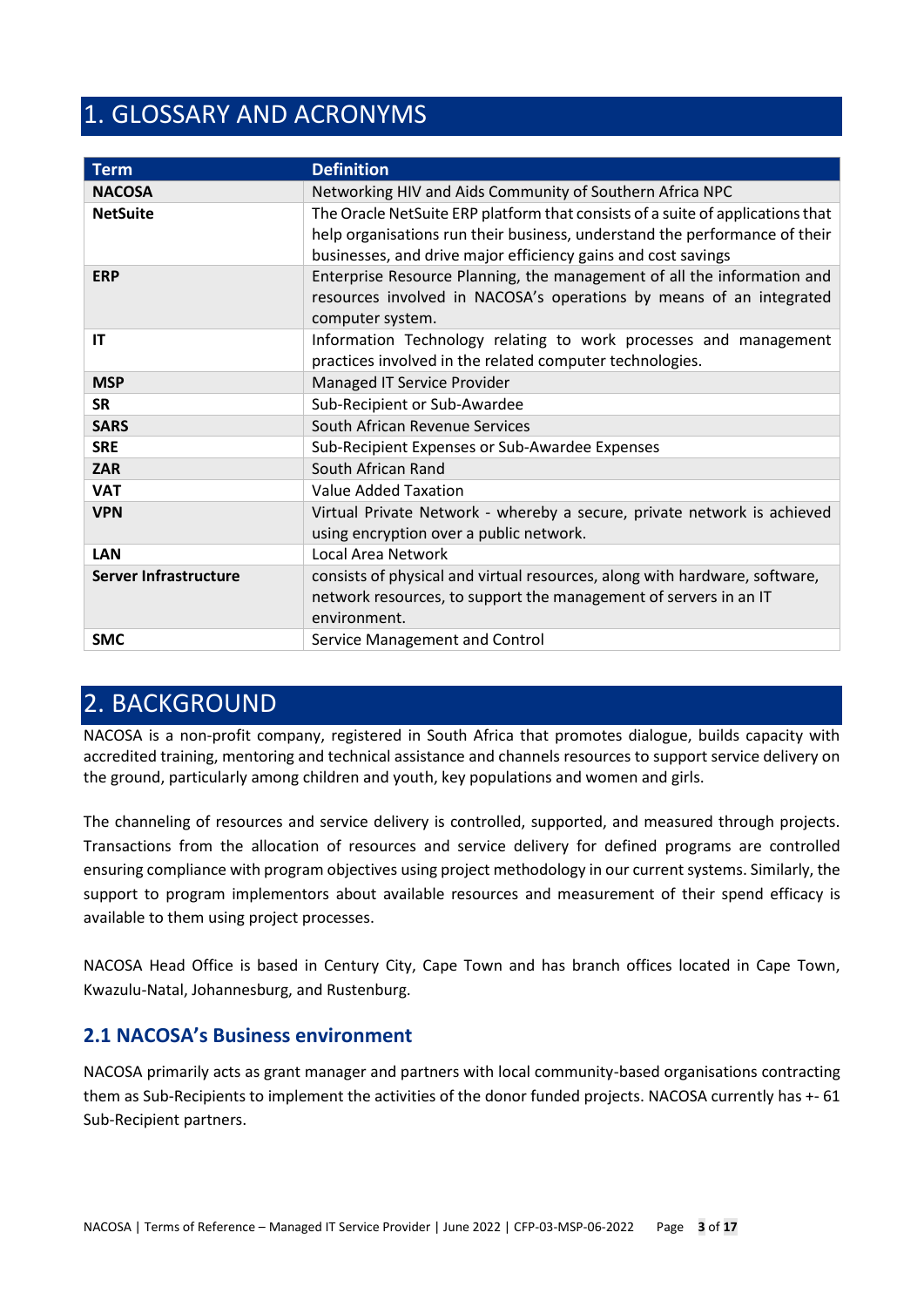## **2.1.1 The NACOSA staff compliment is +- 210, the breakdown by function is:**

| <b>Function</b>                              | <b>Compliment</b> | <b>Duties</b>                                                                                             |
|----------------------------------------------|-------------------|-----------------------------------------------------------------------------------------------------------|
| Governance<br>and oversight                  | 3                 | CEO, CFO, COO                                                                                             |
| <b>Office</b><br>Head<br><b>Finance</b>      | 8                 | Finance Manager, Accountant, Bookkeeper, Clerks x 3, Procurement<br>officer, Asset's officer              |
| <b>Project</b><br><b>Managers</b>            | 4                 | Global Fund, USAID GBV, USAID OVC WC, SIB                                                                 |
| <b>Project Finance</b><br><b>Controllers</b> | 4                 | Global Fund, USAID GBV, USAID OVC WC, SIB                                                                 |
| <b>Other</b><br>project<br>staff             | 191               | HR, Payroll, Support Services, Administrators, project finance officers,<br>M&E, implementation personnel |

## **2.1.2 NACOSA's current Information Systems and IT environment:**

| <b>Business Function</b>                    | <b>Details</b>                                                                                                                                                                                                                     |
|---------------------------------------------|------------------------------------------------------------------------------------------------------------------------------------------------------------------------------------------------------------------------------------|
| <b>Ecosystem</b>                            | Windows 365                                                                                                                                                                                                                        |
| <b>Financial Software</b>                   | QuickBooks 2010                                                                                                                                                                                                                    |
| User devices                                | Laptop/PC all i3 and higher (limited no. of mac $+ - 3$ )                                                                                                                                                                          |
| <b>Payroll software</b>                     | Sage People                                                                                                                                                                                                                        |
| <b>Purchase</b><br>Order<br><b>Workflow</b> | Orbit (Custom developed software only for travel / logistics), all other orders are<br>manually written into physical order books.<br>Neither of these orders (Orbit / Manual) are captured into the existing accounting<br>system |
| <b>Server (Application</b><br>& Repository) | Windows SQL                                                                                                                                                                                                                        |
| Cloud                                       | <b>AZURE</b>                                                                                                                                                                                                                       |
| <b>ERP</b>                                  | Oracle Netsuite                                                                                                                                                                                                                    |
| <b>Fixed Assets</b>                         | Assetzure                                                                                                                                                                                                                          |
| Inventory                                   | <b>EZOFFiceInventory</b>                                                                                                                                                                                                           |
| <b>M&amp;E Systems</b>                      | <b>CBIMS</b>                                                                                                                                                                                                                       |
| <b>Video</b>                                | Vidyo Video conferencing                                                                                                                                                                                                           |
| Conferencing                                |                                                                                                                                                                                                                                    |

### **2.1.3 Deployed Hardware**

| <b>Device Type</b>                    | <b>Total</b>   |
|---------------------------------------|----------------|
| Laptops (Including spare/unallocated) | 160            |
| <b>Desktops</b>                       | 1              |
| <b>MacBooks</b>                       | $\overline{2}$ |
| <b>Printers</b>                       | 19             |
| <b>Servers</b>                        | 3              |
| <b>Switches</b>                       | $\mathcal{P}$  |
| <b>Routers</b>                        |                |
| <b>Tablets</b>                        | 11             |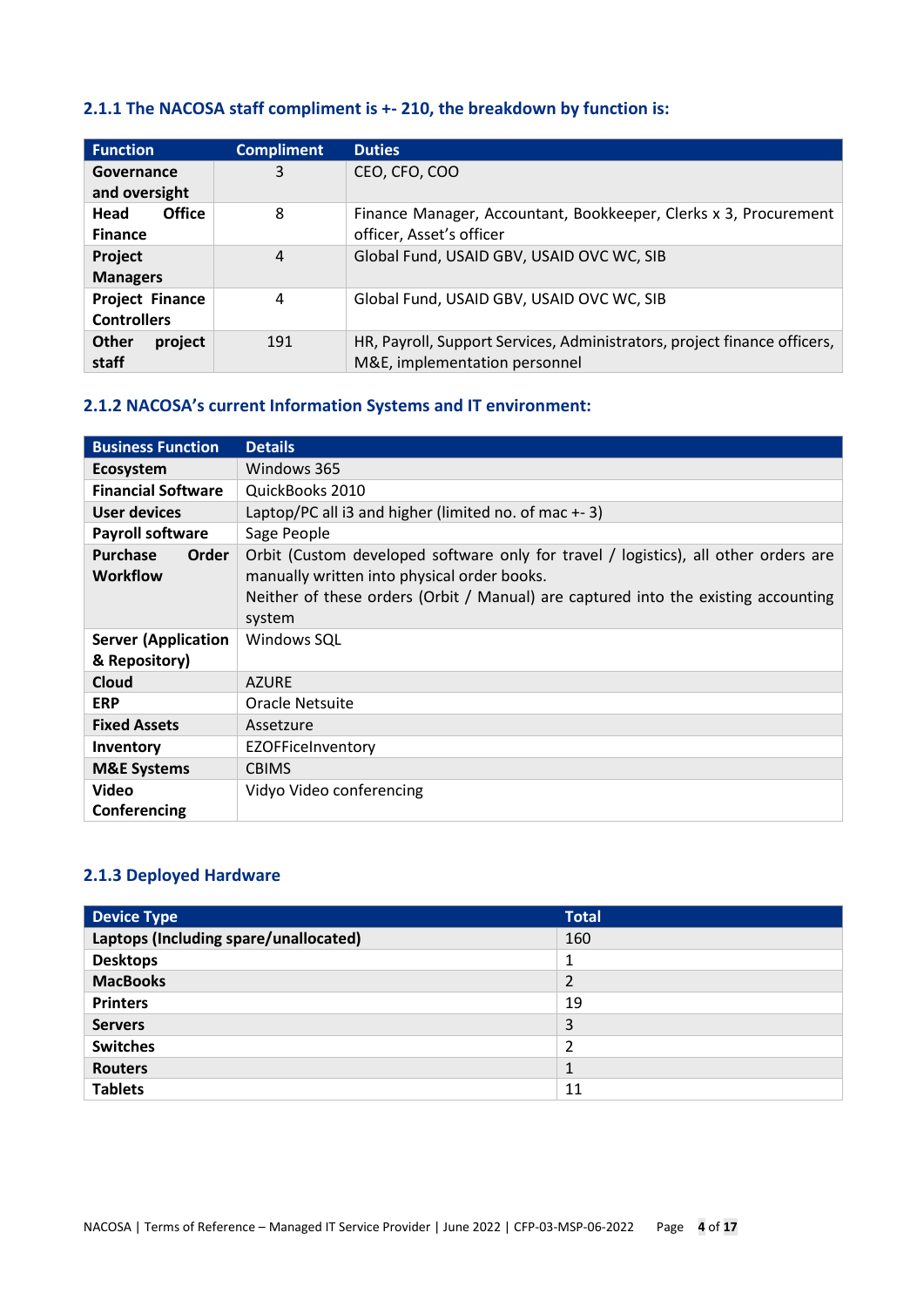#### **Local Area Networks**

The Local Area Network facilities at each office for networking is as follows:

| <b>Location</b>   | No of<br>PC/Laptop<br><b>Users</b> | <b>Networking</b> | <b>ISP/Internet</b><br><b>Provider</b> | <b>Internet</b><br>QOS | <b>Video</b><br><b>Conferencing</b><br><b>Service</b> |
|-------------------|------------------------------------|-------------------|----------------------------------------|------------------------|-------------------------------------------------------|
| <b>Centurion</b>  | 24                                 | Internet/LAN      | Oxbow                                  | Fibre                  | <b>No</b>                                             |
| <b>Canal Walk</b> | 80                                 | Internet/LAN      | Oxbow                                  | fibre                  | Yes Vidyo (Not in<br>use)                             |
| <b>Bellville</b>  | 17                                 | Internet/LAN      | Oxbow                                  | fibre                  | <b>No</b>                                             |
| Pinetown          | 8                                  | Internet/LAN      | Oxbow                                  | fibre                  | Yes Vidyo (Not in<br>use)                             |
| Mpumulanga        | 1                                  | Internet/LAN      | <b>Regis Office</b>                    | Shared                 | <b>No</b>                                             |
| <b>North West</b> |                                    | Internet/LAN      | <b>Regis Office</b>                    | Shared                 | No                                                    |

### **2.1.4 Servers**

NACOSA HO houses three servers for:

- 1. Dedicated server for QuickBooks (access to this server is via VPN)
- 2. Application server partitioned for:
	- a. File Storage and sharing (access to this server is via VPN)
	- b. SAGE HR application (access to this server is via VPN
	- c. Access Database for data capture (program data), access to this application is via Remote Desktop Protocol (RDP)
- 3. Backup Server for the application server.

### **2.1.5 Workstations**

Majority of NACOSA users at HO, branches and sites use Windows laptops with O365 applications. There are less than 5 users on MAC iOS.

### **2.1.6 Phones**

NACOSA currently uses VOIP phones with access and functionality provided by a national VOIP provider. I.T. is responsible for managing the connectivity and quality of services countrywide with the local provider.

### **2.1.7 Video Conferencing**

NACOSA currently uses Vidyo video conferencing systems at two locations.

### **2.1.8 Multi-Function Printers**

In addition to desktop printers NACOSA has multifunctional network printers at each location:

| Location | Number of Multifunctional Network Printers |  |
|----------|--------------------------------------------|--|
| Canal    |                                            |  |
| Walk     |                                            |  |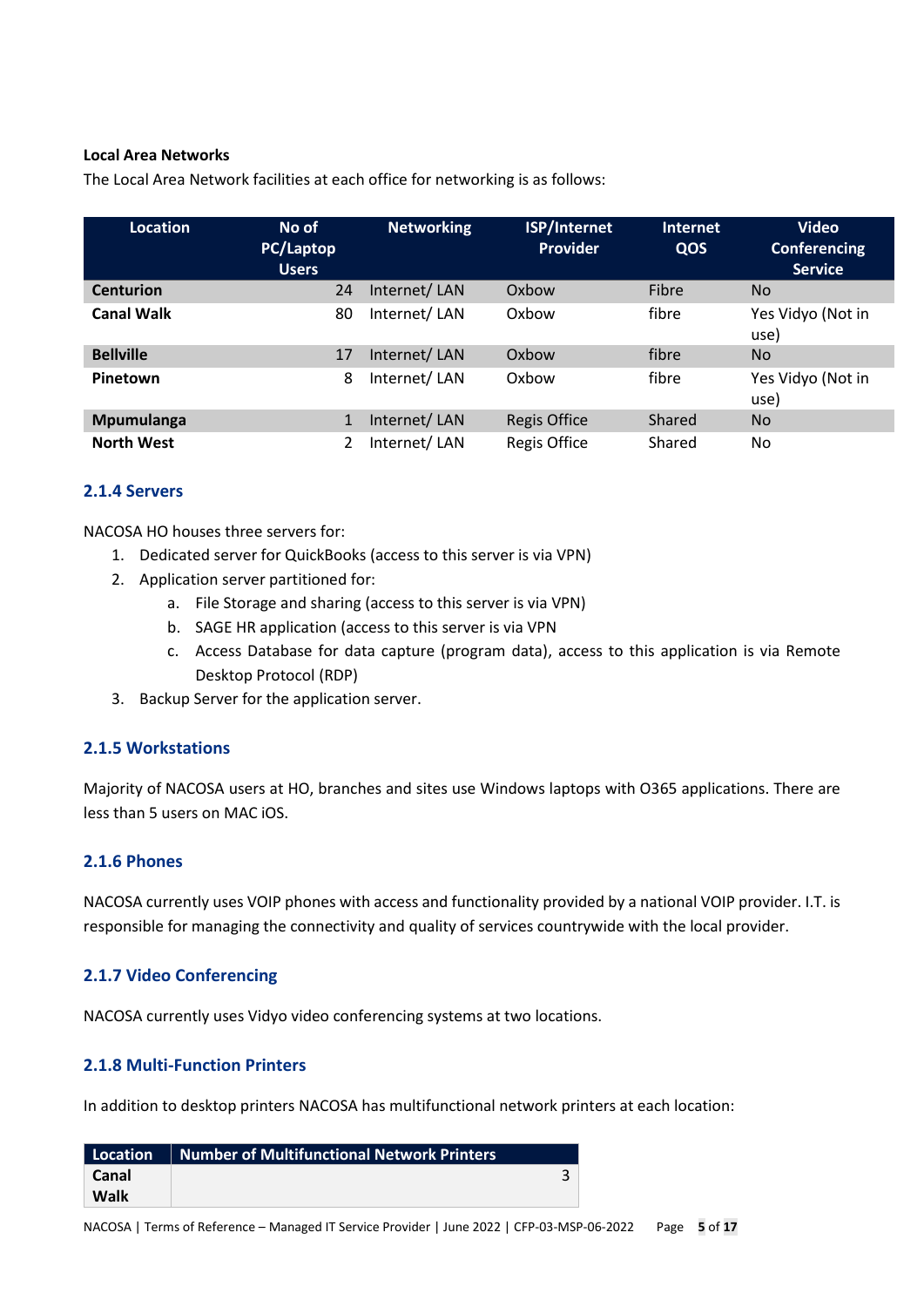| <b>Belville</b>  |  |
|------------------|--|
| <b>Centurion</b> |  |
| Pinetown         |  |

### **2.1.9 Onboarding & Offboarding**

NACOSA onboards and offboards approximately 1-2 people per week. Staff are given Laptops; replacement hires typically take over existing equipment. Laptops are Windows configured with O365 loaded for mail and applications.

## <span id="page-5-0"></span>3. MANAGED IT SERVICE PROVIDER

Nacosa seeks to transform its IT support to better meet the business needs for performance, flexibility, stability, and redundancy. IT is a critical component for the organization, and is used daily by every employee, contractors, partners, and end users to provide services to the community. NACOSA requires a Managed IT service provider solution that is capable of the following:

- Expanding IT system management capabilities and improving system stability.
- Bringing system configuration and security to industry best practice standards, improving performance, and reducing support issues.
- Improving the end-user experience by providing a high-quality Help Desk for business users.
- Providing flexibility in meeting future system needs as the IT infrastructure evolves.
- IT Strategist to synthesize our overall strategy by analyzing a wide variety of solutions, selecting the most relevant tools/techniques to meet Nacosa requirements such as business case, pricing, or complex financial analysis, and interpreting and reporting on outputs. You will participate in setting engagement objectives and scope in specific projects, and the development of best practice policies in line with our strategy.
- Provide and end-to-end service for LAN and Desktop infrastructure but specific service required by NACOSA can be provided independently of each other
- The service is focused on more decentralized, on-Site support on NACOSA's LAN/s. The LAN infrastructure is defined as all hardware and software and application services running on the server and desktop/laptop.

## <span id="page-5-1"></span>**3.1 Service Requirements:**

Nacosa has requirements for the following services. We realize that not every Managed IT Service Provider (MSP) will be able to provide all the services listed below, but we encourage you to respond regardless. The areas to be serviced can be broken down into 3 service areas:

### **Desktop Support:**

- **Help Desk Support** The MSP should offer superior 24x7x365 Help Desk support services utilizing industry best practice processes and procedures.
- **Onboarding and Offboarding Staff**  The MSP must have process and procedure in place to onboard or offboard team members in a timely and efficient manner.
- **Warranty and Asset Inventory Management** NACOSA expects the MSP to maintain a hardware and asset inventory that includes Desktops, Laptops, Servers, Printers/Scanners and to notify NACOSA of any potential service or warranty issues. The MSP must also assist with managing the lifecycle of NACOSA's devices and maintain an equipment inventory to ensure our systems are always functional and current.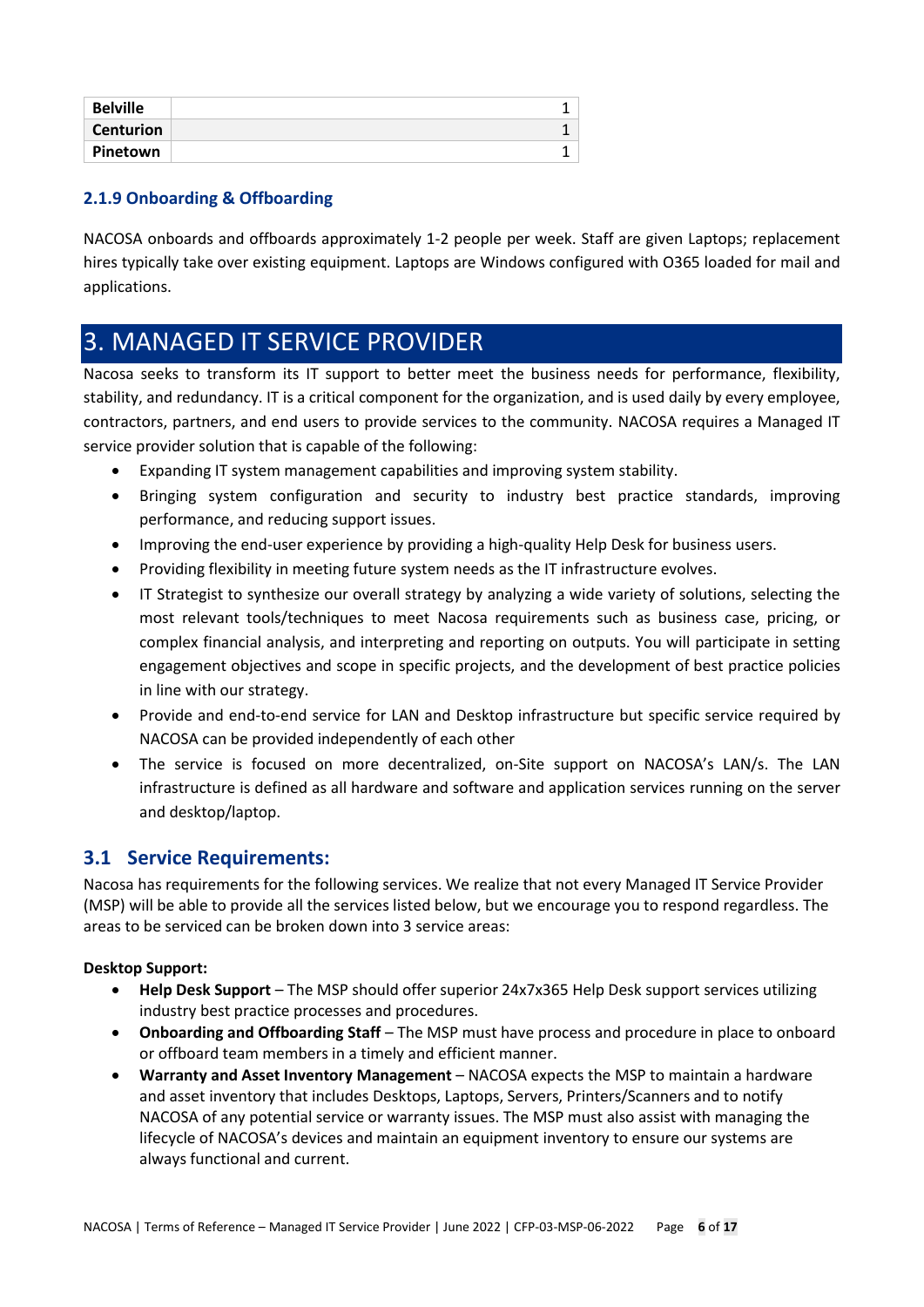- **On-site Installation, configuration, maintenance and support of corporate approved applications on approved stationary and mobile devices.** – The MSP must provide delivery, configuration and setup of machines onsite or to staff working remotely. Resolution of incidents/ requests on all contracted stationary and mobile devices within expected timeframes.
- **Onsite Maintenance, Support and Monitoring of Desktop Platform** When needed, the MSP should have the ability to deploy onsite resources to assist in issues which cannot be resolved through remote access to in-house systems, having a regular scheduled in-house visit might be needed for regular maintenance and support. (Mon – Thurs 08:30 – 16:30 and Fri 08:30 – 13:00), NB That circumstances may occur outside business hours that would require support.
- **On-site Maintenance, Support and Monitoring of the Printer platform** Printers, Copiers, and Scanners. The MSP must be able to support existing printers, copiers, and scanner-related networkprinting
- **Application performance Maintenance** Management, Maintenance, Support and Monitoring of application's performance for improved user experience
- **Hardware maintenance (Break-Fix) for the LAN & Desktop Infrastructure -** This service encompasses repairing, and or swapping of faulty hardware devices that are contracted within the service.
- **Desktop Software Standardization and Software Licensing and Upgrades** The MSP must have a process for identifying standardization and management of desktop/laptop images and ensuring that staff are using current products as well as current OS and browser versions.

### **Server Administration and Support:**

- **Antivirus, Antispam, and Antispyware Protection** NACOSA is looking for solutions to defend against security threats including phishing, malware, spam, viruses, and ransomware.
- **Server & Network System Monitoring** The MSP must provide 24x7 monitoring of NACOSA's server & network system with proactive communication and escalation protocols based on the severity of any unscheduled outages.
- **Configuration, maintenance, support and monitoring of switch Infrastructure –** MSP must be able to ensure that all switch infrastructure is in optimal condition during the length of the contract
- **Install, configure, implement and support of approved LAN infrastructure -** MSP must be able to ensure that all LAN infrastructure is in optimal condition during the length of the contract
- **Cabling maintenance (Break-Fix) for the LAN cabling Infrastructure -** This service encompasses repairing, and or swapping of faulty LAN cabling infrastructure that are contracted within the service.
- **Maintaining and configuring of all configuration Items within the contracted LAN infrastructure –** This service includes but not limited to onsite audits, management of relevant databases and
- **Patch Management Services & Preventative Maintenance** The MSP must provide management of critical security and system patches to all servers and systems on the network to ensure NACOSA's IT systems and resources are properly managed and maintained.
- **Networking Support** NACOSA requires proactive management and monitoring of our switches, firewalls, routers, phone, Wi-Fi systems, and other networking equipment.
- **Server Administration Services** Maintenance, Support and Monitoring of Server application of infrastructure which includes the following: OS, NOS and File & Print sharing.
- **Security Systems Monitoring** MSP must provide proactive monitoring and management of NACOSA's security systems, including firewalls, intrusion prevention, secure remote access, and any advanced security solutions MSP utilizes or suggests.
- **Maintain, Support and Monitor of Remoter Backup** The MSP must execute a nightly backup plan for the critical servers, including a regularly-tested recovery process. Should include backup schedules, backup management were need and adhoc restores. Email System Management – NACOSA requires the management and administration of NACOSA's email system for all users.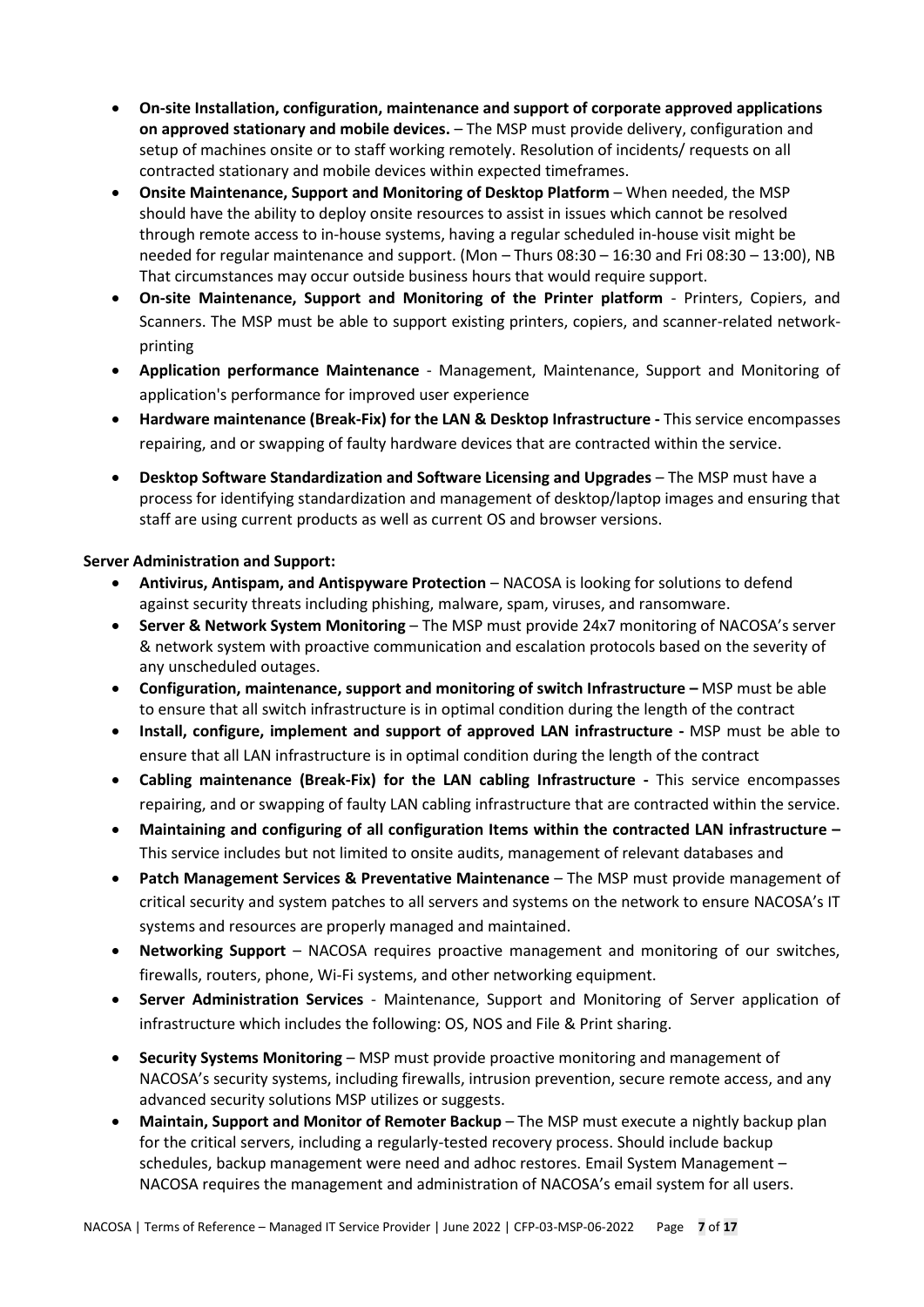- **Managed SOC-as-a-Service** and **Endpoint Security** The MSP should offer a Security Operations Centre, Managed SOC-as-a-Service, to monitor NACOSA's environment and ensure proactive detection and response to threats, intrusions, and attacks. For Endpoint security, this can either be integrated into SOC or proven security tools for our endpoint devices.
- **Multi-Factor Authentication (MFA)** The MSP must be able to provide and manage a Multi-Factor Authentication (MFA) solution to provide an easy-to-use method to verify user identities at login, and to protect logins with multi-factor authentication.
- **LAN Design Services**  This service will provide the following to new and existing LAN Infrastructure:
	- $\triangleright$  Develop and or assess LAN network architecture
	- ➢ Infrastructure design and implementation
	- ➢ Onsite support
- **LAN Services** This service will provide the following services for the contracted operational Infrastructure:
	- $\triangleright$  Building, Maintaining and Updating and Implementing of a LAB environment to simulate the clients operational Infrastructure to perform testing of patches or platform changes to ensure little or no impact to the production environment.
- **Management, Maintenance, Proactive Support and Monitoring of the Server Infrastructure** and includes the following:
	- ➢ Onsite support
	- $\geqslant$  OS
	- ➢ NOS
	- ➢ Terminal Services
	- ➢ Virtuallsation
	- ➢ Storage, File & Print Sharing
	- $\triangleright$  Management tools infrastructure

#### **Server Hosting**:

• **Hosting** – The MSP should offer services relative to hosting or co-location of equipment, either directly or through partners.

#### **SMC Incident Management**

- **Desktop and Laptop Support** The MSP must include their ability to support existing and future desktop and laptop hardware. This includes maintenance and repair, replacement for failed equipment, and the acquisition and provisioning for new equipment as needed.
- **Lifecycle Management of Hardware Units** The MSP should have processes for end-of-life notification, replacement, and asset decommissioning/disposal.
- **Break Fixes and Installation** The MSP should offer planned and on-call break/fix services, including emergency response to server issues.
- **Move, Add, Change (MAC)** NACOSA is looking for the MSP to help with any changes to the location, configuration of existing equipment or software, and installation of additional equipment or software as needed.
- **Reporting**  The MSP should provide relevant reporting not only based on their performance from a help desk perspective but also regarding system health, uptime, and assist in keeping an accurate hardware inventory to inform ongoing planning of maintenance, warranties, and refresh schedules.
- **Technology Strategy Planning** The MSP will work with current staff to develop a strategic technology plan. The plan will take advantage of new and existing technologies to produce a pragmatic and effective roadmap that enables the organization to fulfil its overall mandate, utilizing best-in-class software and tools.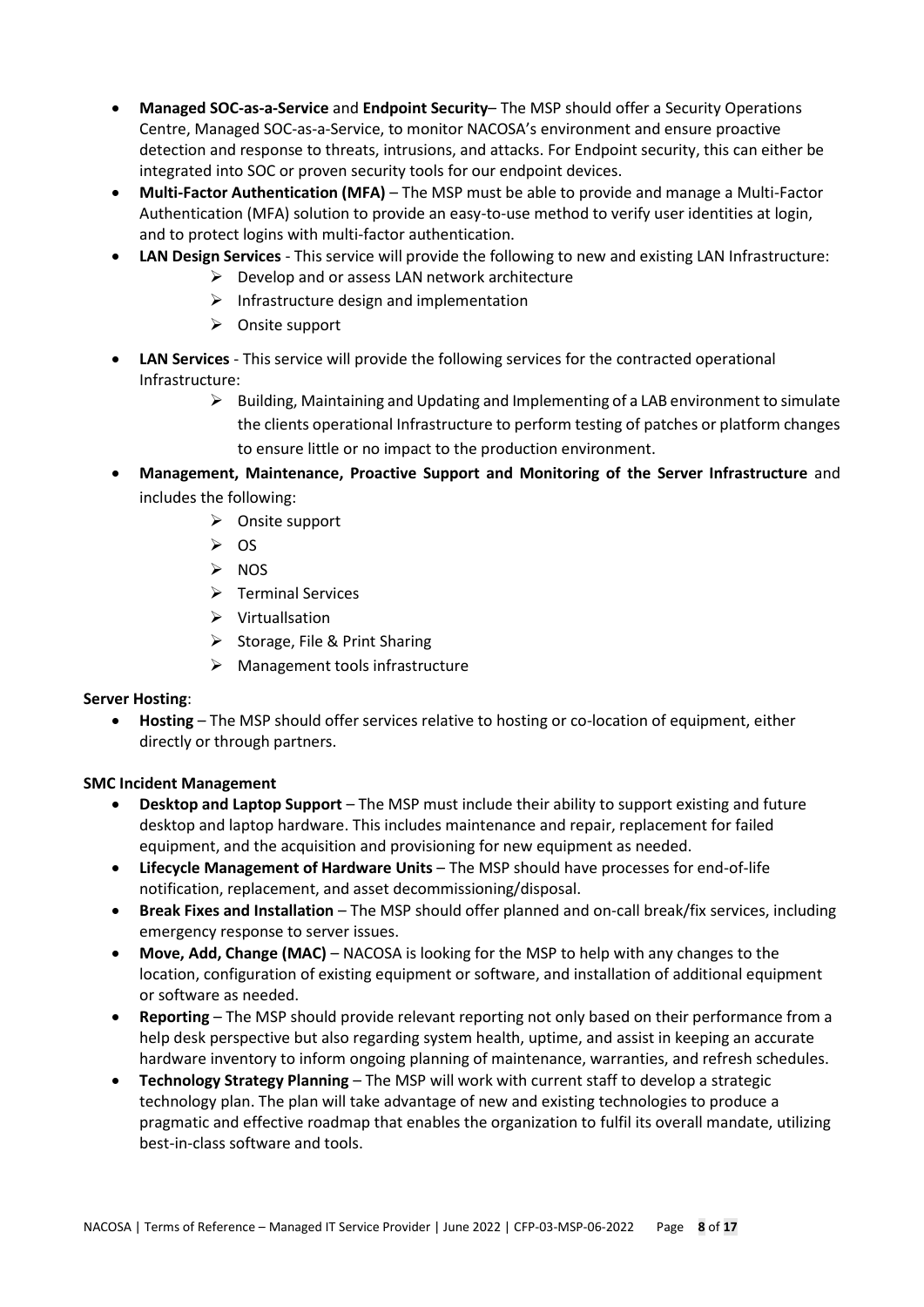- **Account Management** The MSP must offer an internal escalation process in tandem with NACOSA to ensure the ability to have multiple points of contact available if needed depending on the items or issue encountered.
- **Project Management** The MSP should be able to offer project management and technical engineering resources to assist with technical projects as identified by the MSP or NACOSA.
- **Desk inbound channel handling** The handling of defined Inbound communication channels during agreed times and within agreed service and quality levels.
- **Incident and Request Management** Implementation of the Incident/ Request Management escalation procedure aligned to the Incident/Request Management Process supporting effective monitoring of escalations as defined by the escalation procedure with the Client.
- **Remote Support**  Provision of 1st call resolution and / or second line support via Service provider remote technology as well as resolution and routing of incidents or requests in the Service Management System to Support teams.

#### **IT Professional Services**

- **Service Levels** The MSP should identify service-level agreements or objectives in conjunction with NACOSA and report back on a regular basis to NACOSA on their ability to meet these agreements or objectives.
- **Vendor Management** The MSP should be able to manage I.T./I.S. vendors which may be contracted by NACOSA and serve as the key point of contact unless escalated.
- **Business Continuity and Disaster Recovery** The MSP must be able to support NACOSA's ability to recover based on the Recovery Time Objective (RTO) and Recovery Point Objective (RPO) agreed upon by organizational constituents. In addition, backup and redundancy should be used to support this need.
- **IT Policy Review and Development** The MSP should be able to assist in the development of customized policies related to the use of technology.
- **Compliance** –The MSP should support rules and regulations as provided by relevant governing organizations as identified by regulatory or grant-based requirements.
- **Scalability** The MSP must be able to offer a model where scaling up or down from a system and cost perspective is simple and nimble.
- **Solution Design** The MSP must provide solution packages (e.g., hardware, software, licensing) and associated consolidation of data.
- **End-User Security Awareness Training** The MSP should offer Security Awareness Training to teach NACOSA's staff and employees about current threats, terms, standards, and compliance to help them avoid a security incident.
- **Software Licensing Control** The MSP must provide oversight of automatic renewal of software applications and maintenance of appropriate documentation.
- **Procurement Management** The MSP must assist with the identification of commercially-rated equipment, order placement, order tracking, shipping, equipment returns, sourcing, and ordering of replacement parts.
- **Vulnerability Testing** The MSP should offer vulnerability tests, both internally and externally, to determine what flaws and potential threats exist from the outside, or perimeter, of NACOSA's business network.
- **Special Projects** In 2022, assist in the implementation of Oracle NetSuite ERP system; assess, recommend, and potentially assist in the implementation of new/different software tools for remote work; and other projects in the future as may be determined.

## <span id="page-8-0"></span>**3.2 Implementation Time Frame**

NACOSA has committed itself to have an MSP contract signed by 31 July 2022. Accordingly, NACOSA requires Bidders to confirm their capability of providing the proposed services, implementation, and training assistance to meet the prescribed deadlines.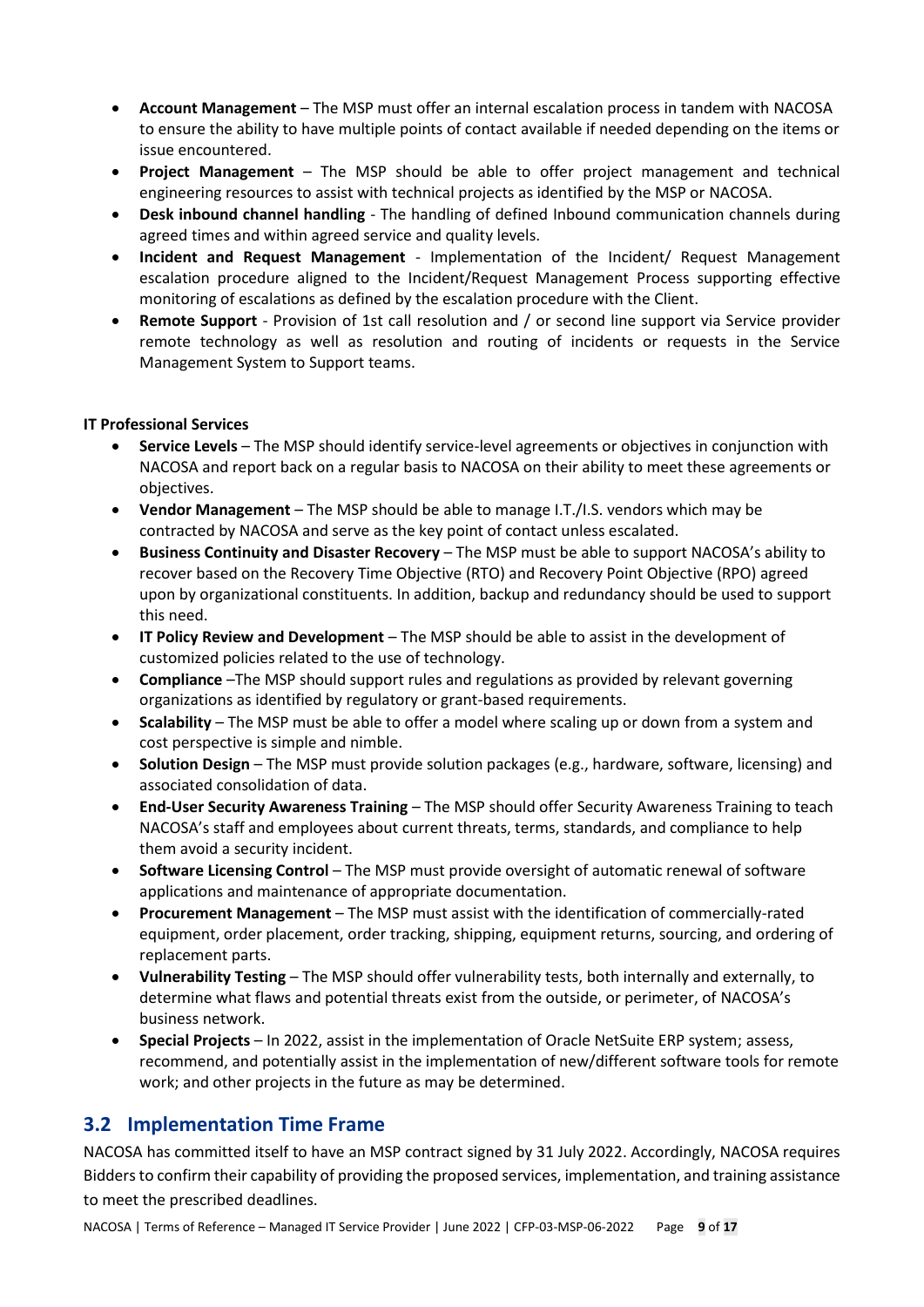## <span id="page-9-0"></span>**3.3 Bidder Requirements**

- Legally registered organization with requisite professional experience and knowledge of Network technologies including Microsoft Windows, corporate ICT security and virus protection systems, ERP, operating systems, and VoIP telecommunications.
- Ability to review a variety of data, identify and adjust discrepancies, identify, and resolve IT operational problems.
- Ability to manage work of a confidential nature and handle large volumes of work.
- Should possess experience of client support, such as, a Help Desk or User Support Unit
- Planning and Delivering results.
- Willingness to take ownership of issue analysis and resolution efforts and committing to "doing what it takes" to resolve technical issues regardless of effort or time required.
- The firm shall have local presence, on the ground to handle emergency issues.
- The Service Provider must also provide information on overall qualifications, including:
	- o Profile of relevant corporate qualifications.
	- o Professional expertise with providing IT Outsourced services.
	- o Academic Qualifications of key members of the proposed project team (attach CV(s) and provide details of back-up/standby teams).
	- o Number of years in business for both the company and the proposed team individually.
	- $\circ$  Minimum five (5) years of relevant experience for both the company and the proposed team.
- If your company has more than one location, please indicate these qualifications for the site that is responding. Confirm which office / branch will be servicing the client for this project.
- Written reference of where similar work has been done.

As a non-profit networking organisation committed to transformation in South Africa, NACOSA welcomes tenders from black-owned enterprises, people living with HIV, women, and people with disabilities.

### <span id="page-9-1"></span>**3.4 Budget**

NACOSA is a non-profit and public benefit organisation with a limited budget, entirely funded by donors. This means we need a high quality but cost-effective service through a transparent procurement process. Total duration of the contract is 1-year renewable annually for another 2 years (up to 3 years in total) upon satisfactory performance and availability of funding.

## <span id="page-9-2"></span>**3.5 Authorisation Declaration (sub-contracting)**

Any bidder who is sourcing goods or services from a third party must complete the "Authorisation Declaration" (Annexure D) in full for all relevant goods or services, sign it and submit it together with the bid documents at the closing date and time of the bid.

NACOSA reserves the right to verify any information supplied by the bidder in the Authorisation Declaration and should the information be found to be false or incorrect, NACOSA will exercise any of the remedies available to it in the bid documents.

The bidder must ensure that all financial and supply arrangements for goods or services have been mutually agreed upon between the bidder and the third party. No agreement between the bidder and the third party will be binding on NACOSA.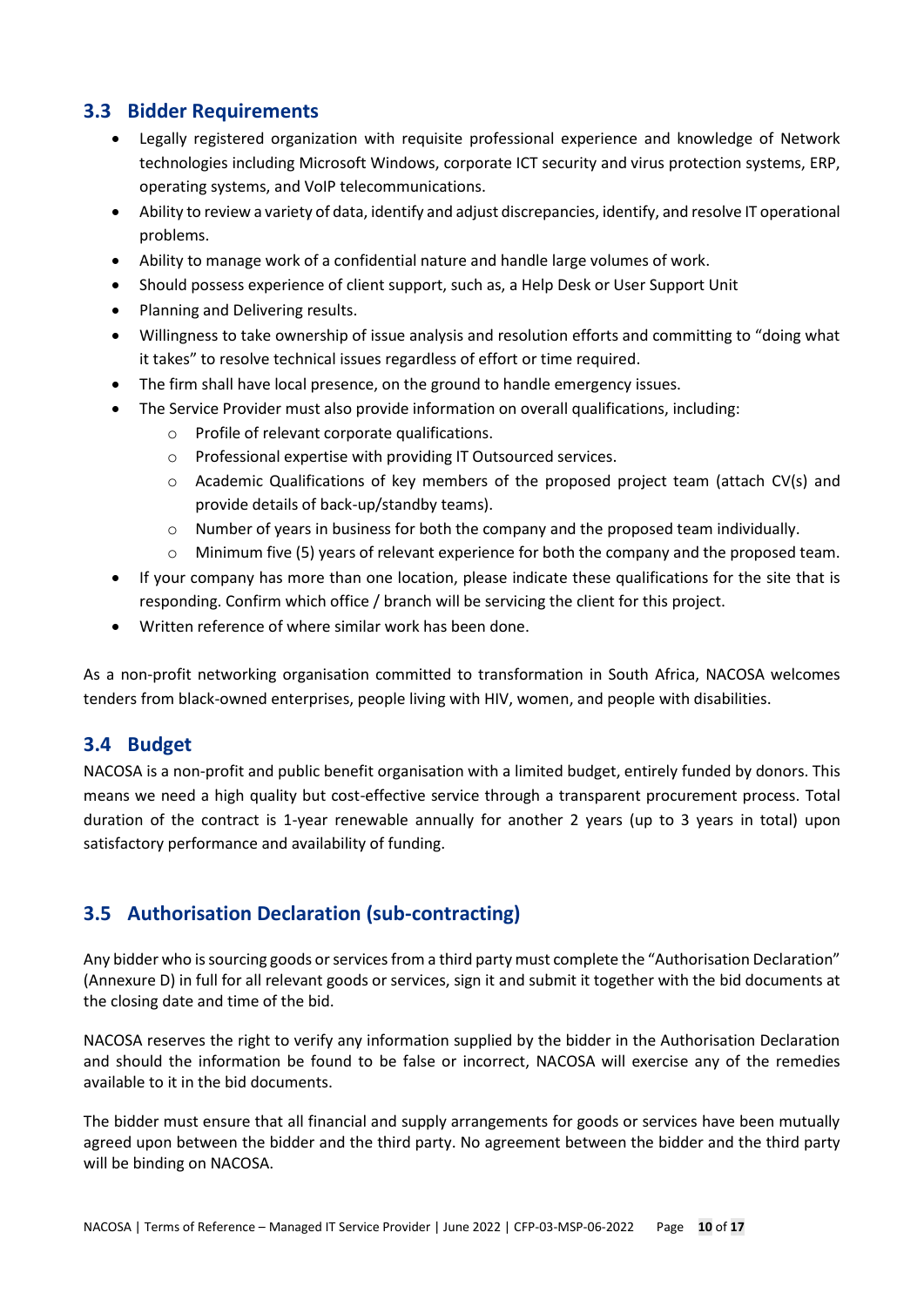Failure to submit a duly completed and signed Authorisation Declaration, with the required annexure(s), in accordance with the above provisions may invalidate the bid for such goods or services offered.

## <span id="page-10-0"></span>4. SUBMISSION OF BIDS

The bidder is required to provide a motivation of their company's suitability with respect to its capacity /ability to execute and deliver on the IT Service element, based on the bidder's expertise, track record, of same/similar (previous) work having been undertaken within the scope and scale of this project. Interested bidders should submit their bid ensuring that it includes the following components:

## <span id="page-10-1"></span>**4.1 Bidding Documents**

### **Please submit the following information as part of your bid:**

- 4.1.1 Invitation to Bid
- 4.1.2 A company profile.
- 4.1.3 PIN for Tax clearance certificate verification (verification will be done with SARS eFiling).
- 4.1.4 Valid B-BBEE Certification:
	- 4.1.4.1 Copy of a certificate from a SANAS accredited Verification Agency; or
	- 4.1.4.2 A signed Exempt Micro Enterprise (EME) affidavit with the required information<sup>1</sup>; or
	- 4.1.4.3 A signed Qualifying Small Enterprise (QSE) affidavit with the required information<sup>2</sup>. Any EME or QSE is only required to obtain an affidavit on an annual basis, confirming:
	- 4.1.4.4 Annual Total Revenue of R10 Million or less for EME or between R10 Million and R50 Million for QSE.
	- 4.1.4.5 Level of Black Ownership

## **ANY MISREPRESENTATION IN TERMS OF THE ABOVE CONSTITUTES A CRIMINAL OFFENCE AS SET OUT IN THE B-BBEE ACT AS AMENDED.**

- 4.1.5 Signed Code of Conduct for Suppliers of services related to Global Fund financing (sign each page): https://www.nacosa.org.za/2017/03/14/code-of-conduct-for-suppliers
- 4.1.6 Completed and Signed Declaration of Interest: [https://www.nacosa.org.za/wp](https://www.nacosa.org.za/wp-content/uploads/2019/10/DECLARATION-OF-INTEREST.pdf)[content/uploads/2019/10/DECLARATION-OF-INTEREST.pdf](https://www.nacosa.org.za/wp-content/uploads/2019/10/DECLARATION-OF-INTEREST.pdf)
- 4.1.7 A detailed proposal that includes at least the following:
	- 4.1.7.1 Evidence of previous work completed.
	- 4.1.7.2 Proof that your company has adequate capacity to handle the volumes of items and service delivery standards in this tender
	- 4.1.7.3 Very clear timeline on the delivery of the items. The timelines provided in the bidding process will be used as the basis for contracting. Bidders should provide realistic timeline as the contract will have penalty clauses for late delivery.
	- 4.1.7.4 Reference letters from previous clients were similar work has been completed. A minimum of 3 references required.
	- 4.1.7.5 Further requirements are outlined in appendix 1.
- 4.1.8 Detailed quotation. Bidder to provide detailed breakdown.

 $\overline{a}$ 

<sup>1</sup> [http://www.thedtic.gov.za/wp-content/uploads/BEE\\_Affidavit-EME-Gen.pdf](http://www.thedtic.gov.za/wp-content/uploads/BEE_Affidavit-EME-Gen.pdf)

<sup>2</sup> [http://www.thedtic.gov.za/wp-content/uploads/BEE\\_Affidavit-QSE-Gen.pdf](http://www.thedtic.gov.za/wp-content/uploads/BEE_Affidavit-QSE-Gen.pdf)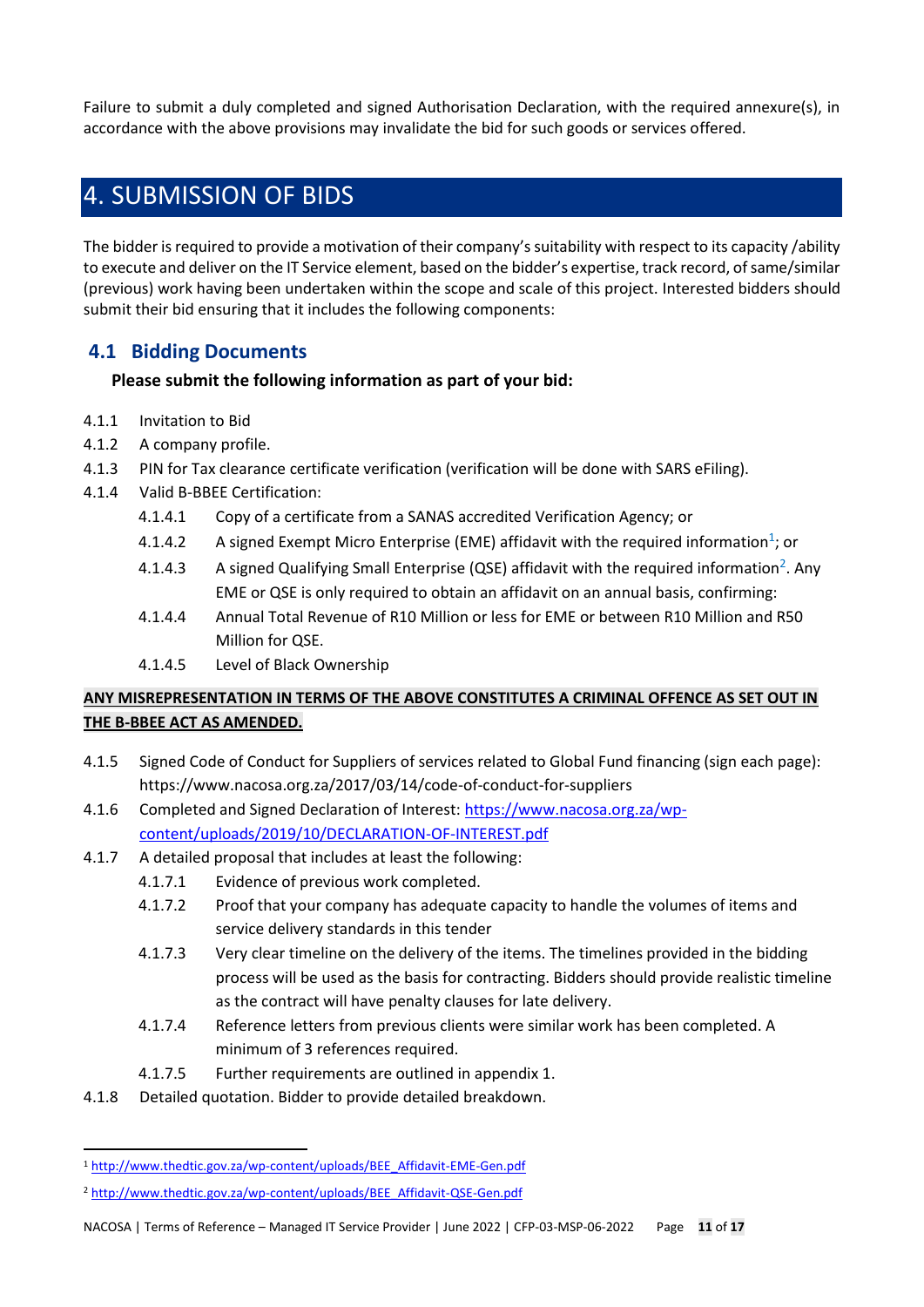4.1.9 Confirmation of Banking Details not older than 3 months, by means of a stamped letter from the bank, bank statement or cancelled cheque.

Applicable for Company or CC

- 4.1.10 Company documents (if applicable). The following is required for applications from companies or CCs:
	- 4.1.10.1 Certified copy of Company Registration Document that reflect Company Name, Registration number, date of registration and list of active Directors or Members.
	- 4.1.10.2 Certified copy of ID documents of the Directors or Members
	- 4.1.10.3 Most recent year's financial statements showing comparative figures.
	- 4.1.10.4 Proof of Public Indemnity Cover for minimum of R1 million.
- 4.1.11 Applicable for Sole Proprietorship
	- 4.1.11.1 Owner documents (if applicable). The following is required for applications by Sole Proprietorships:
	- 4.1.11.2 Certified copy of ID documents of the Owner
	- 4.1.11.3 Most recent year's financial statements showing comparative figures
	- 4.1.11.4 Proof of Public Indemnity Cover for minimum of R1 million.

## <span id="page-11-0"></span>5. EVALUATION CRITERIA FOR PROPOSALS

Only submissions that meet the technical specifications in all aspects as stipulated in this term of reference will be considered. Evaluation will be split into 3 stages:

### <span id="page-11-1"></span>**5.1 Evaluation Stage 1: Submission of all mandatory compliance documents**

Bidders must provide the above documentation and the sample items as specified. Please note: The absence of the sample items and/or the following documentation automatically disqualifies the bid:

- 5.1.1 A signed Invitation to Bid Form **Appendix 1.**
- 5.1.2 A Costing Form with product and pricing details to be completed in **Appendix 1.**
- 5.1.3 The Declaration of Interest in **Appendix 1** fully completed and signed.
- 5.1.4 Bidders must provide the documentation detailed in 4.1. The absence of the required documentation will disqualify the bid.

### <span id="page-11-2"></span>**5.2 Evaluation Stage 2: Technical Competence**

Once the proposals have been evaluated on mandatory compliance, an evaluation panel will allocate points (on a points scale specified per function) according to the criteria set out in the functionality table below.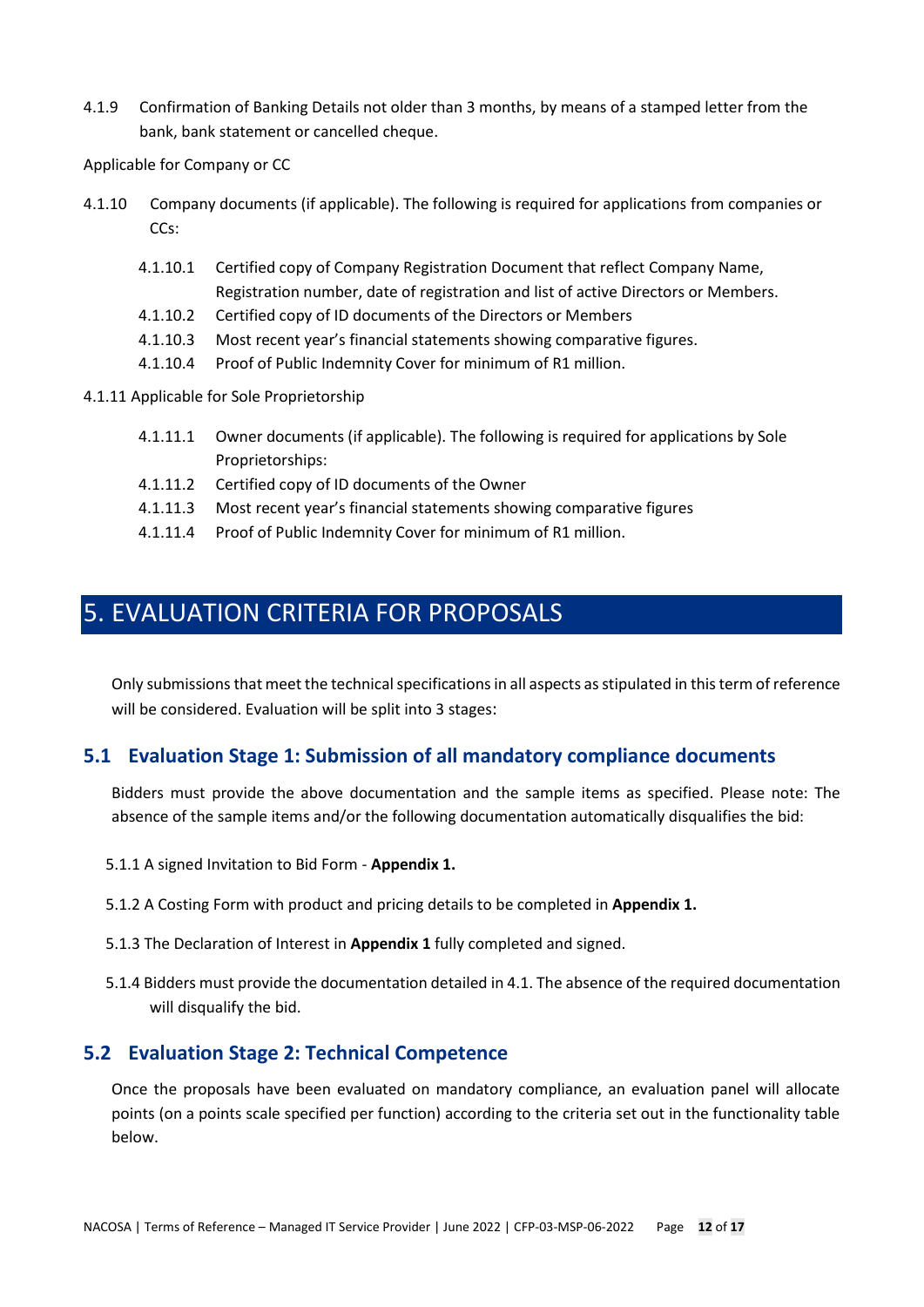Bidders must obtain a minimum of 70 out of 100 to be shortlisted. Shortlisted bidders will be evaluated on Price & B-BBEE (refer to Adjudication process on Price & B-BBEE).

| <b>FUNCTION</b>                                                                                                                                                                                                                                                                                                                 | <b>RATING</b>                                                                                                                                                                                                                                                                                                                                                                                                                                                                                                                                   | <b>WEIGHTING</b> |
|---------------------------------------------------------------------------------------------------------------------------------------------------------------------------------------------------------------------------------------------------------------------------------------------------------------------------------|-------------------------------------------------------------------------------------------------------------------------------------------------------------------------------------------------------------------------------------------------------------------------------------------------------------------------------------------------------------------------------------------------------------------------------------------------------------------------------------------------------------------------------------------------|------------------|
|                                                                                                                                                                                                                                                                                                                                 | 1.1. Bidder must indicate demonstrable Managed IT Service<br>Provider experience.<br><b>Scoring Guide:</b>                                                                                                                                                                                                                                                                                                                                                                                                                                      |                  |
|                                                                                                                                                                                                                                                                                                                                 | <b>Points</b><br>Years<br>No demonstration of years' experience<br>0<br>1<br>< 3 years<br>$\overline{2}$<br>$3 - 4$ years<br>3<br>$4 - 5$ years<br>$5 - 6$ years<br>4<br>5<br>6+ years<br>1.2. The Bidder must provide at least three (3) relevant                                                                                                                                                                                                                                                                                              | 10%              |
| <b>BIDDER TRACK</b><br><b>RECORD</b><br>&<br><b>EXPERIENCE</b><br>20% of total                                                                                                                                                                                                                                                  | contactable references of Managed IT Service Provider<br>contracts. The Bidder must attach a Letter of Completion for<br>current or previous work on providing Managed IT Service<br>projects/contracts detailing the Value of the Project, on<br>appropriate letterhead and signed off by client.<br>Letter must detail the scope of work undertaken, project<br>value undertaken, date of award and completion, and<br>location where work was carried out. Statements made in<br>the motivation must be verifiable.<br><b>Scoring Guide:</b> | 10%              |
|                                                                                                                                                                                                                                                                                                                                 | No. of contactable references<br><b>Points</b><br>No contactable reference<br>0<br>1<br>3 relevant, contactable references<br>3<br>4 relevant, contactable references<br>5<br>5 relevant, contactable references                                                                                                                                                                                                                                                                                                                                |                  |
| <b>CAPACITY AND ABILITY TO EXECUTE</b><br>AND DELIVER ON THE SCOPE OF<br>THIS CONTRACT.                                                                                                                                                                                                                                         | <b>Scoring Guide:</b>                                                                                                                                                                                                                                                                                                                                                                                                                                                                                                                           |                  |
| For each of the services, the<br>information/<br>following<br>documentation must be submitted:<br>An Executive Summary that<br>includes a demonstration of the<br>capability of the vendor to provide<br>the specific Fully Managed Service.<br>• A detailed description of the overall<br>approach and strategy as well as the | <b>Points</b><br><b>Information provided</b><br>$\mathbf{1}$<br>Addressed poorly<br>$\overline{2}$<br>Addressed but with limitations<br>$\overline{3}$<br>Addressed adequately<br>$\overline{4}$<br>Adequately addressed, advanced understanding<br>in some areas<br>5<br>Addressed extensively                                                                                                                                                                                                                                                 |                  |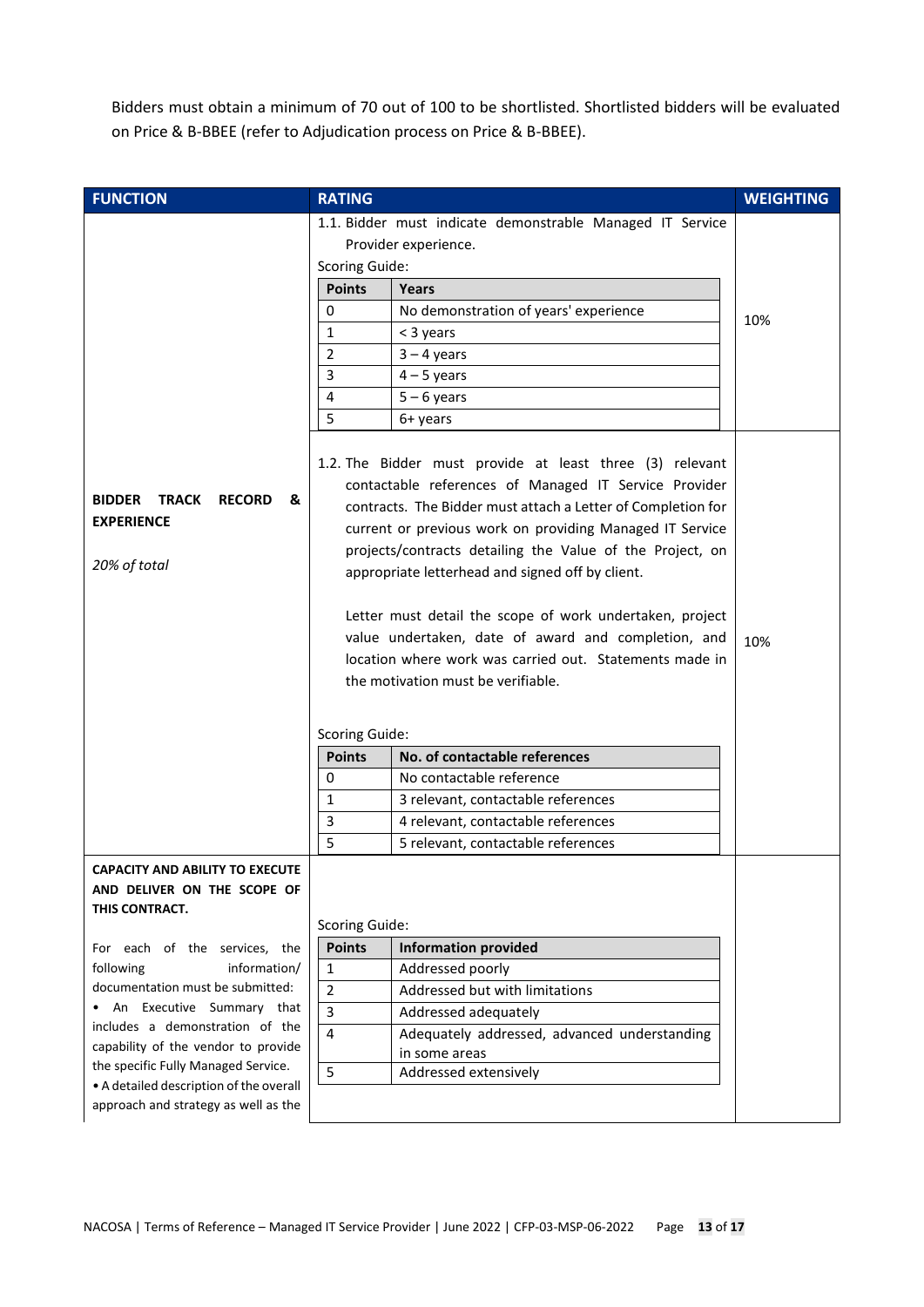| technical<br>approach<br>and<br>the<br>management approach and<br>the<br>rationale behind these. The detailed<br>description should demonstrate a<br>understanding<br>of<br>clear<br>the<br>requirements<br>and<br>include<br>a<br>description on how the service will | 4.1.<br>Collaboration Services: Demonstrates<br>Email and<br>capacity to perform Fully Managed Services for Email and<br><b>Collaboration Services.</b>                    | 5%  |
|------------------------------------------------------------------------------------------------------------------------------------------------------------------------------------------------------------------------------------------------------------------------|----------------------------------------------------------------------------------------------------------------------------------------------------------------------------|-----|
| be delivered including:<br>project<br>1.<br>A<br>plan<br>(i.e.,<br>implementation<br>plan,<br>methodology<br>and<br>risk<br>mitigation strategy) for the<br>take-over of the service at the<br>start of the contract from the                                          | 4.2.<br>Service Desk Services: Demonstrates capacity to perform<br>Fully Managed Services for Service Desk                                                                 | 10% |
| current service provider. The<br>project plan should ensure<br>minimal impact for the end-<br>users and beneficiaries.<br>A description on how the<br>2.<br>operation of the services is<br>organized and the quality and                                              | 4.3.<br>Server Room Services: Demonstrates capacity to perform<br>Fully Managed Services for Server Room Services                                                          | 5%  |
| availability of the services are<br>guaranteed during the life of<br>the contract, and<br>A project plan on the handover<br>3.<br>at the end of the contract.<br>The qualification level and<br>4.<br>experience of the personnel                                      | Application hosting and administration services:<br>4.4.<br>Demonstrates capacity to perform Fully Managed Services for<br>Application hosting and administration services | 5%  |
| providing the service as well as<br>an organizational chart<br>The description on how the<br>5.<br>interaction with NACOSA will be<br>organized.<br>50% of total                                                                                                       | 4.5. LAN and WAN services: Demonstrates capacity to perform<br>Fully Managed Services for LAN and WAN.                                                                     | 5%  |
|                                                                                                                                                                                                                                                                        | 4.6. ICT Asset management: Demonstrates capacity to perform<br>Fully Managed Services for ICT asset management.                                                            | 5%  |
|                                                                                                                                                                                                                                                                        | 4.7. Managed SOC-as-a-Service and Endpoint Security                                                                                                                        | 5%  |
|                                                                                                                                                                                                                                                                        | 4.8. $\bullet$<br>Desktop Software Standardization and<br>Software<br>Licensing and Upgrades.                                                                              | 10% |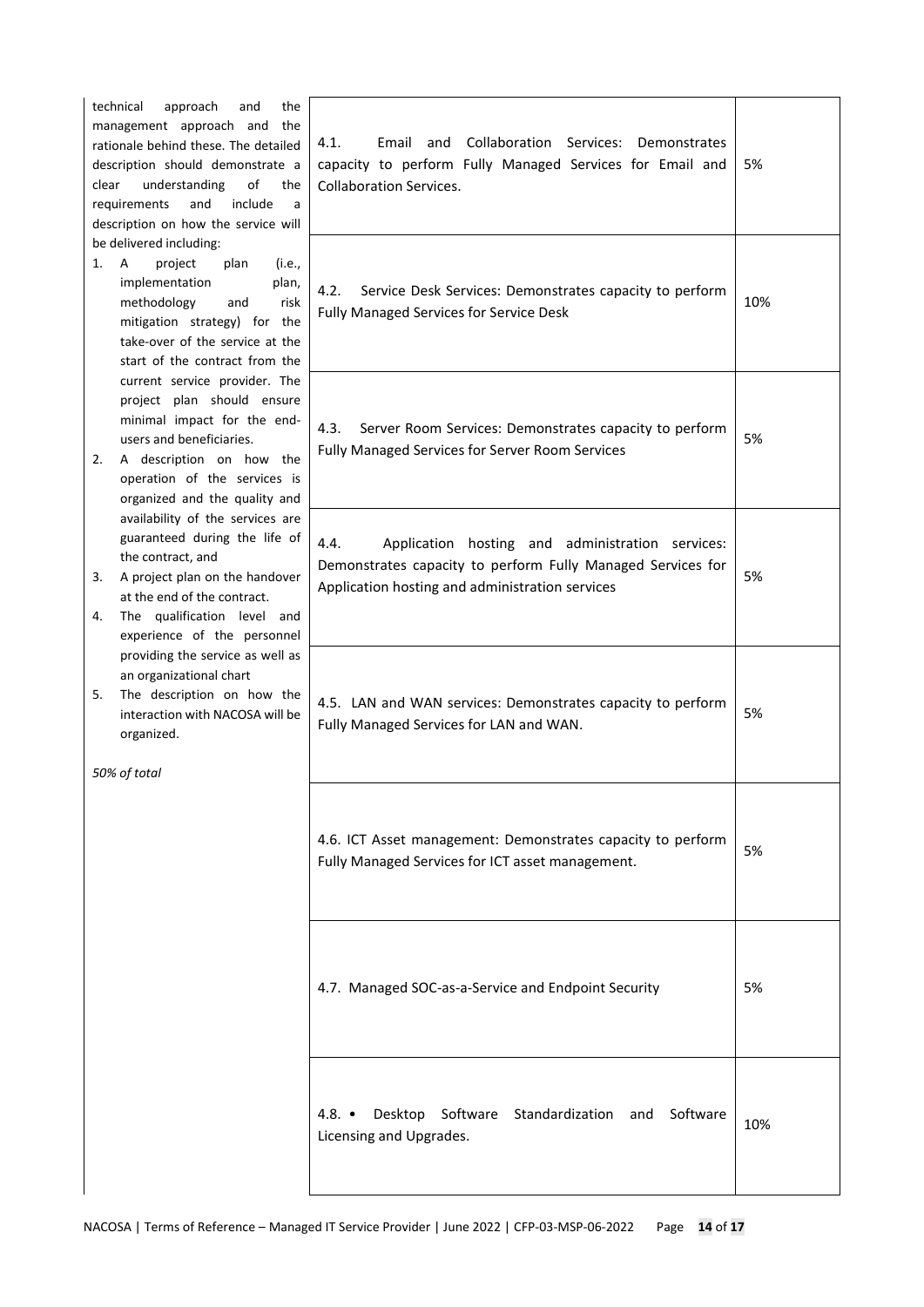|                  |              |            | 5.1                        |                             |                                                       |      |
|------------------|--------------|------------|----------------------------|-----------------------------|-------------------------------------------------------|------|
|                  |              |            | <b>Points</b>              | <b>Information provided</b> |                                                       |      |
|                  |              |            | $\Omega$                   | No submission               |                                                       |      |
| <b>ESTIMATED</b> | <b>HOURS</b> | <b>AND</b> | 5                          |                             | Estimated hours provided but unclear how the          |      |
| <b>PRICING</b>   |              |            |                            |                             | time will be spent per all aspects of the IT Services |      |
|                  |              |            |                            |                             | or unclear which aspects of the services the time     | 20%  |
|                  |              |            |                            | will be spent.              |                                                       |      |
| 20% of total     |              |            | 10                         |                             | Estimated hours clearly presented per all aspect      |      |
|                  |              |            |                            |                             | of the IT Service and how the time is estimated to    |      |
|                  |              |            |                            |                             | be spent. The different aspects of the IT Service     |      |
|                  |              |            |                            |                             | have been well considered and budgeted for.           |      |
|                  |              |            |                            |                             |                                                       |      |
|                  |              |            | <b>B-BBEE Status level</b> |                             | <b>Number of points</b>                               |      |
|                  |              |            | 1                          |                             | 10                                                    |      |
| <b>B-BBEE</b>    |              |            | 2                          |                             | 9                                                     |      |
|                  |              |            | 3                          |                             | 8                                                     |      |
|                  |              |            | 4                          |                             | 6                                                     | 10%  |
| 10% of total     |              |            | 5                          |                             | 4                                                     |      |
|                  |              |            | 6                          |                             | 3                                                     |      |
|                  |              |            | $\overline{7}$             |                             | $\overline{2}$                                        |      |
|                  |              |            | 8                          |                             | $\mathbf{1}$                                          |      |
|                  |              |            | Non-Compliant              |                             | $\mathbf 0$                                           |      |
| <b>TOTAL</b>     |              |            |                            |                             |                                                       | 100% |

**Bidders must achieve a minimum score of 70 percent for technical competence to proceed further**.

## <span id="page-14-0"></span>**5.3 Evaluation Stage 3: Price and B-BBEE**

The Preference Point System (PPS) applicable to this bid is 80/20. A maximum of 80 points is allocated for price on the following basis:

| <b>CRITERIA</b>     | <b>NUMBER OF POINTS</b> |
|---------------------|-------------------------|
| Price               | 80                      |
| B-BBEE              | 20                      |
| <b>Total Points</b> | 100                     |

## 5.3.1 **Price points calculation formula as follows:**

The calculation for price points will be conducted as follows:

 $PS = P[(1 - (Pt - Pmin))]$ 

Pmin

Where:

PS = Points scored for comparative price of tender/offer under consideration

P = Maximum points

Pt = Comparative price of tender/offer under consideration Pmin = Comparative price of lowest acceptable tender/offer. Points scored will be rounded-off to the nearest 2 decimal places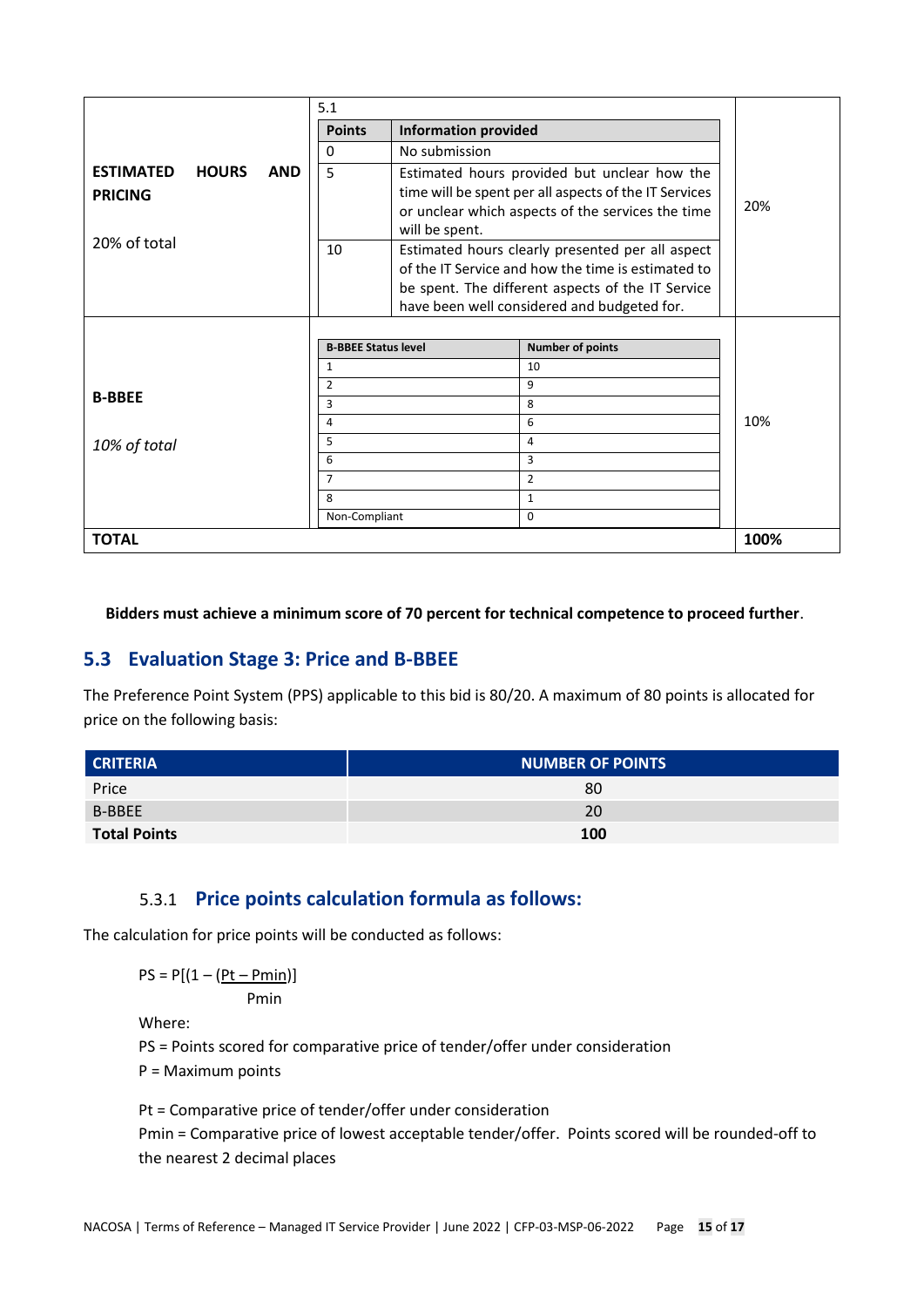Example

P = Maximum points to be obtained is 80.

Pt = Comparative price of tender/offer under consideration, for example John Smith Inc. quoted R520 000.00.

Pmin = Comparative price of lowest acceptable tender/offer, for example Jane Wesson Inc. quoted R430 000.

 $PS = 80[(1 - (520000 - 430000)]$ 

430 000

PS = 63.26 scored out of 80 for John Smith Inc.

#### **Pricing**

Prices proposed should be exclusive of Value Added Tax (VAT). It is an expressed requirement of this Call for Proposals tender that Bidders provide transparency in respect of their pricing approach. In this regard, Bidders must indicate the basis upon which they have calculated their pricing by giving a detailed quotation. There must be no hidden costs.

| <b>B-BBEE STATUS LEVEL OF CONTRIBUTOR  </b> | <b>NUMBER OF POINTS</b> |
|---------------------------------------------|-------------------------|
| 1                                           | 20                      |
| $\overline{\phantom{a}}$                    | 18                      |
| 3                                           | 16                      |
| $\overline{4}$                              | 12                      |
| 5                                           | 8                       |
| 6                                           | 6                       |
| 7                                           | 4                       |
| 8                                           | $\overline{2}$          |
| Non-compliant contributor                   | O                       |

### 5.3.2 **B-BBEE points calculation as follows:**

## <span id="page-15-0"></span>6. Appointment of Service Providers

- 6.1 A NACOSA Bid Evaluation Committee will select the service provider.
- 6.2 The Committee reserves the right to request any, or all, of the bidders to meet to present and clarify their proposal.
- 6.3 The Committee is not bound to accept the lowest price, or any proposal.
- 6.4 The proposal will be evaluated against the review matrix provided above.
- 6.5 The Committee may, entirely at its discretion, decide to:
- 6.5.1 Make award of contracts subject to such conditions as NACOSA may determine at the stage of awarding the contracts.
- 6.5.2 Review and modify the evaluation criteria.
- 6.5.3 Not award contracts.
- 6.5.4 To terminate the evaluation of responses.
- 6.5.5 To invite new responses.

NACOSA | Terms of Reference – Managed IT Service Provider | June 2022 | CFP-03-MSP-06-2022 Page **16** of **17**